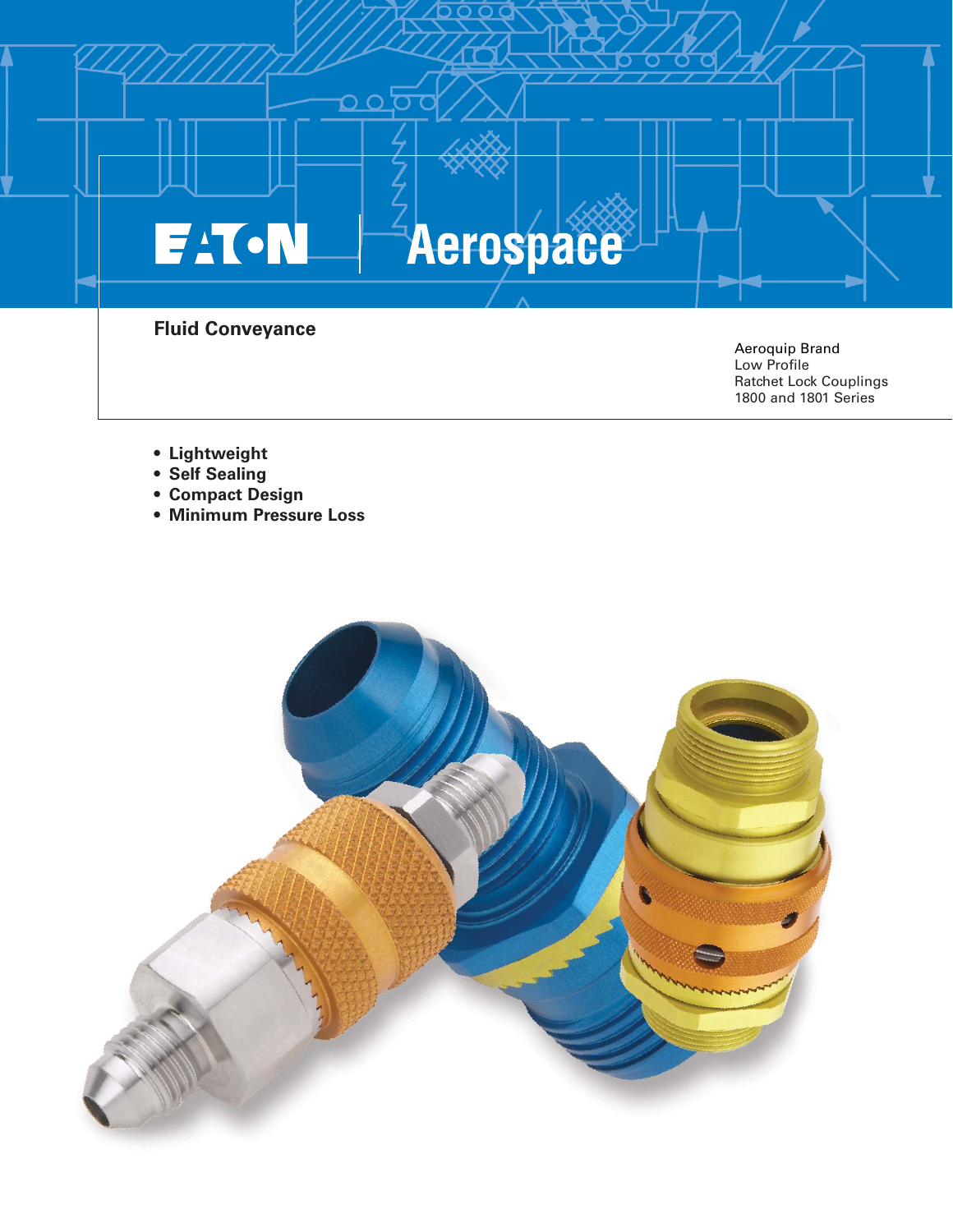# **Aeroquip Brand Low Profile Ratchet Lock Couplings, Coupling Caps and Plugs 1800 and 1801 Series**



# Lightweight, Self Sealing, Compact Design and Minimum Pressure Loss

These new Aeroquip brand low profile self sealing ratchet lock couplings offer dependable service in aircraft and missile hydraulic systems for both low and high pressure applications. Available in two basic materials, aluminum or stainless steel, all sizes of the coupling have been qualified to the performance requirements of MIL-C-25427A or AS1709.

Significant advantages are incorporated in this coupling when compared with previous selfsealing couplings. They are:

- Small size-up to 45% smaller, depending on size.
- Light weight-up to 46% less, depending on size and material.
- Ratchet Lock positive engagement assures dependable connection.
- Stainless Steel-provides high strength and fire resistance for reliable 3000 psig service. Also available in 4000 psig and 5000 psig pressure class as well as titanium material for weight savings.
- Aluminum-provides excellent weight savings for reliable 1000 psig service.

• Improved valving-minimizes pressure loss.

## **Operating Advantages**

Connection/Disconnection . . . Easily connects by rotating the union mechanism and engaging the ratchet teeth. Disconnects with a simple "pull and rotate" motion. Practically no fluid loss . . . or air inclusion during connection and disconnection.

Air and Moisture Excluded . . . No valve cavity to trap air or moisture.

Reliable Design . . . No delicate mechanisms to malfunction.



# 1800 Series Coupling Pressure Caps and Plugs

#### **Cap**

Part Number AE81722 (Letter Code) Part Number AE81617 (Letter Code) For Skydrol

#### **Plug**

Part Number AE99133 (Letter Code)

Part Number AE81618 (Letter Code) For Skydrol

### **Material**

Aluminum and Stainless Steel

### 1801 Series Coupling Pressure Caps and Plugs

## **Cap**

Part Number AE81092 (Letter Code) Part Number AE81724 (Letter Code) For Skydrol

#### **Plug**

Part Number AE81093 (Letter Code) Part Number 81723 (Letter

Code) For Skydrol

## **Material**

Aluminum and Stainless Steel



# 1800 Series Coupling Dust Caps and Plugs

### **Cap**

Part Number AE99373 (Letter Code) Part Number AE80659 (Letter Code) For Skydrol

#### **Plug**

Pan Number AE99374 (Letter Code) Part Number AE80660(Letter

Code) For Skydrol

### **Material**

Nitrile: MIL-H-5606, MIL-H-83282, EPR; Skydrol

# 1801 Series Coupling Dust Caps and Plugs

### **Cap**

Part Number AE99373 (Letter Code) Part Number AE80659 (Letter Code) For Skydrol

#### **Plug**

Part Number AE99374 (Letter Code) Part Number AE80660 (Letter Code) For Skydrol

#### **Material**

Nitrile: MIL-H-5606, MIL-H-83282, EPR; Skydrol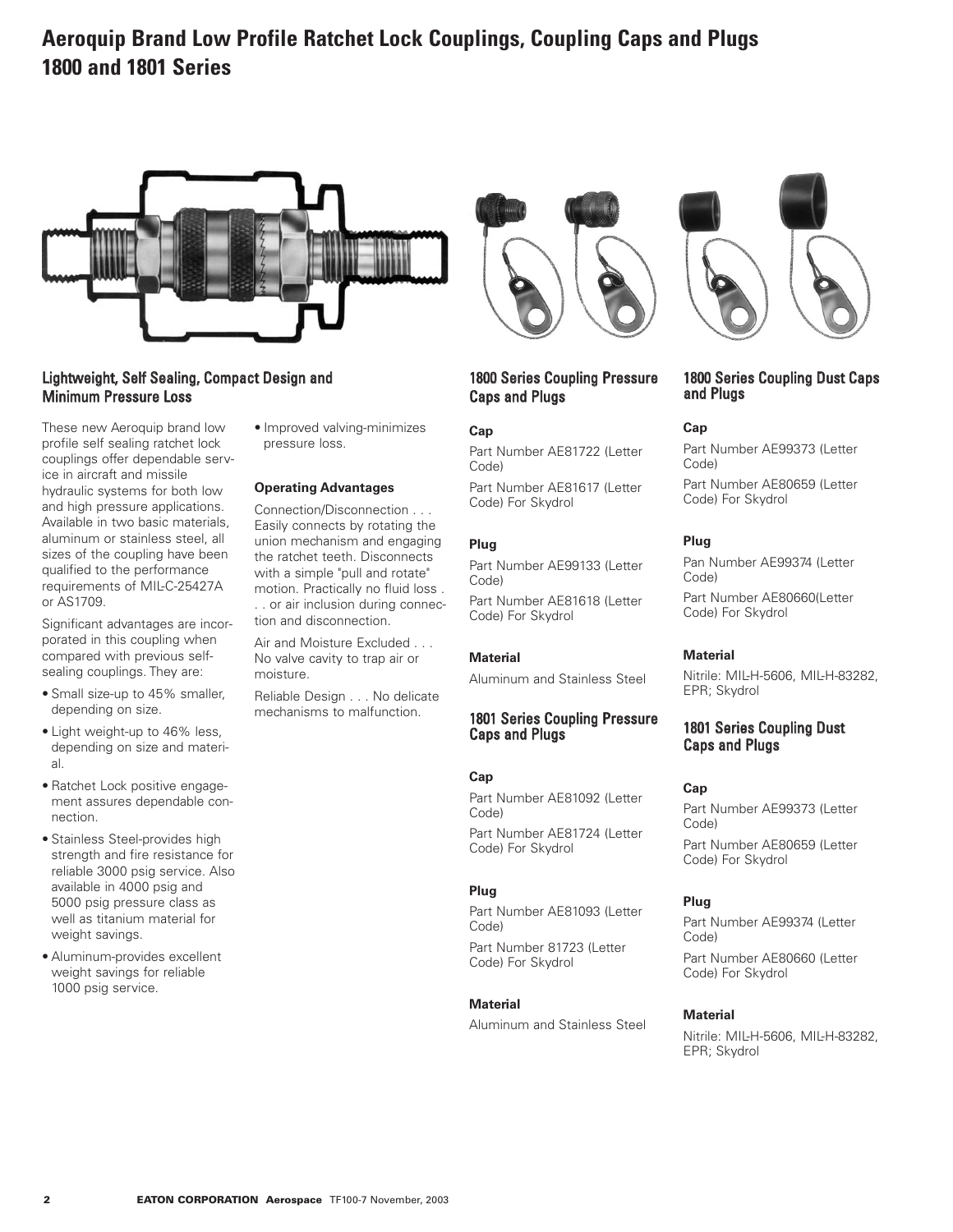# **Pressure / Flow Chart and Coupling Design Data**

# **Pressure Flow Chart**

**To find the pressure loss for a given coupling size at a given flow rate:**

- 1. Find the flow rate at the bottom of the chart and read up until the line intersects the curve for the coupling size in question.
- 2. Read across to find pressure loss.





1000 psig Couplings



# **Design Data**

**To connect:** rotate union mechanisms until teeth are fully engaged.

**To disconnect:** retract union sleeve and rotate union mechanism until disengaged.

For added safety, a thread polarity feature prohibits cross connection of high and low pressure coupling halves. Eaton's Aeroquip Brand low profile ratchet lock couplings are available for use with various hydraulic fluids.

## 1800 Series 3000 psig Coupling

| <b>Basic Material</b> Stainless Steel                         |                                                                        |
|---------------------------------------------------------------|------------------------------------------------------------------------|
|                                                               | Systems) Teflon Back-Up Rings                                          |
|                                                               | <b>Application MILH-5606, MILH-83282</b><br>Hydraulic Systems, Skydrol |
| <b>Temperature Range</b> $65^{\circ}$ F. to $+275^{\circ}$ F. | $(-54^{\circ}C, to +135^{\circ}C)$                                     |
| <b>Operating Pressure 3000 psig</b>                           | $Proof: 4500$ neig                                                     |

Proof: 4500 psig Minimum Burst: 7500 psig

Meets the performance requirements of MIL-C-25427A.





Hose Attachment Half Bulkhead Mounting Half

### 1801 Series 1000 psig Coupling

| <b>Basic Material</b> Aluminum                                                                                     |
|--------------------------------------------------------------------------------------------------------------------|
| Systems)                                                                                                           |
| <b>Application MIL-H-5606, MIL-H-83282</b><br>Hydraulic Systems, Skydrol                                           |
| <b>Temperature Range</b> -65°F. to $+275$ °F.<br>$(-54^{\circ}C, to +135^{\circ}C.)$                               |
| <b>Operating Pressure</b> 1000 psig for -4, -6, -8, -10, -12 and -16 sizes;<br>600 psig for -20, -24 and -32 sizes |
|                                                                                                                    |

Meets the performance requirements of AS1709 or MIL-C-25427A, except operating pressures.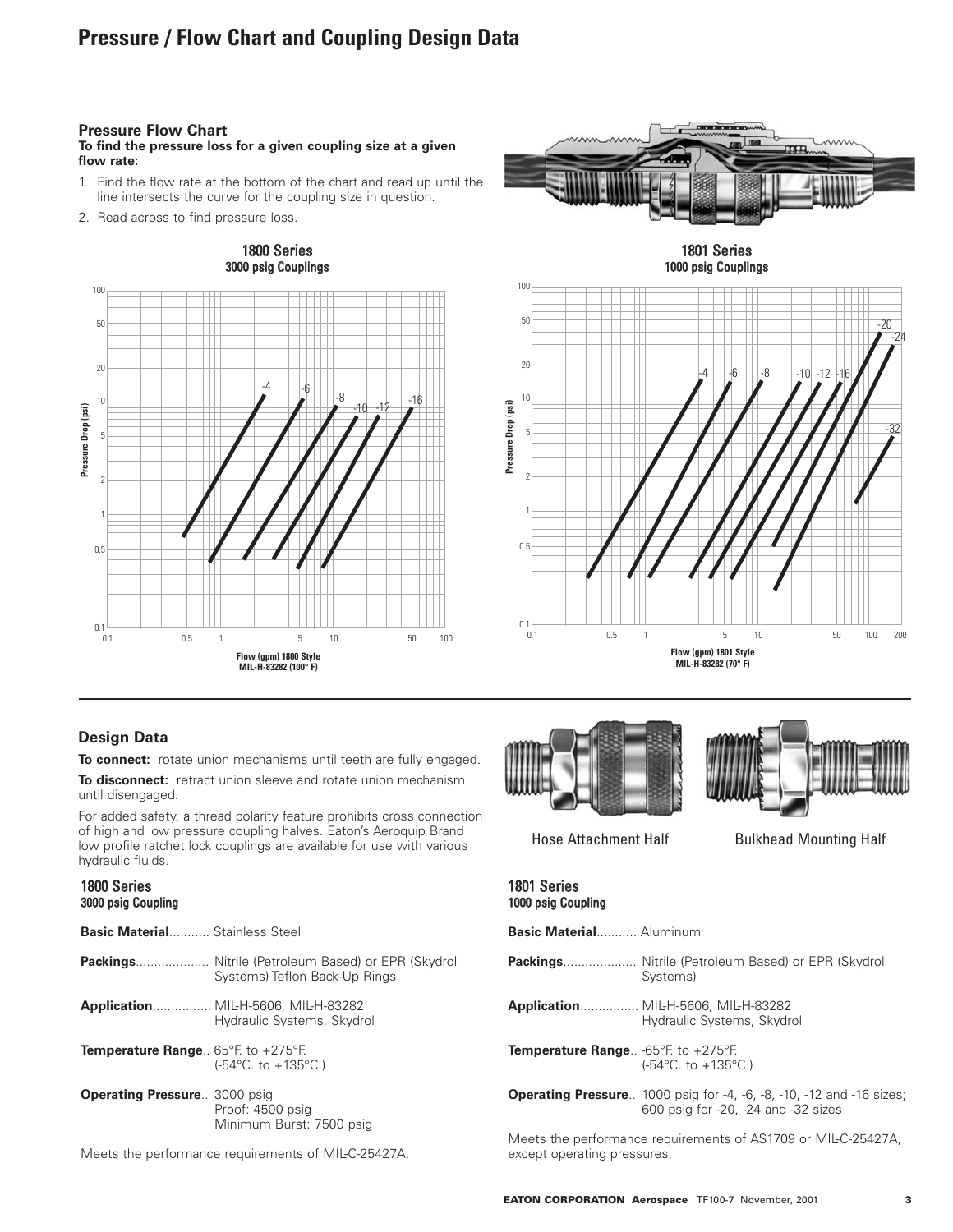# **Aeroquip Brand 1800 Series 3000 Psig Low Profile Couplings**

# Sizes, Applications and Part Numbers

Aeroquip brand couplings are available with all standard type end fitting combinations. To order, select the style, application, size and corresponding part

Style I

AS4396 & AS4395 ends

number for coupling halves or complete coupling assembly from the table below. (Example: Style 1, MIL H 5606, 4 Size, complete assembly: AE99105E). Aeroquip brand couplings for other fluids and end fittings are also available. Contact your nearest Eaton Fluid Conveyance distributor, sales engineer or write

directly to Eaton Fluid Conveyance for full information.

Dust caps and plugs are available for all sizes, See page 2.



-4 3000 AE99105E AE99109E AE99106E AE99110E AE99107E AE99111E 0.190 -6 3000 AE99105G AE99109G AE99106G AE99110G AE99107G AE99111G 0.281 -8 3000 AE99105H AE99109H AE99106H AE99110H AE99107H AE99111H 0.497 -10 3000 AE99105J AE99109J AE99106J AE99110J AE99107J AE99111J 0.871 -12 3000 AE99105K AE99109K AE99106K AE99110K AE99107K AE99111K 1.002 -16 3000 AE99105M AE99109M AE99106M AE99110M AE99107M AE99111M 1.389 Size | <sup>(psig)</sup> | MIL-H-83282 | Skydrol | MIL-H-83282 | Skydrol | MIL-H-83282 | Skydrol **Operating Pressure (psig) Coupling Assembly Weight (Lbs) Coupling Half Coupling Assembly Coupling Half Bulkhead Mounting Skydrol MIL-H-5606 MIL-H-83282 MIL-H-5606 MIL-H-83282 MIL-H-5606 MIL-H-83282**

Style II AS33515 & AS33514



|             | <b>Operating</b>          | <b>Coupling Assembly</b>         |                |                                  | <b>Coupling Half</b><br><b>Bulkhead Mounting</b> | <b>Coupling Half</b><br><b>Hose Attaching</b> | <b>Coupling</b><br><b>Assembly</b> |                 |
|-------------|---------------------------|----------------------------------|----------------|----------------------------------|--------------------------------------------------|-----------------------------------------------|------------------------------------|-----------------|
| <b>Size</b> | <b>Pressure</b><br>(PSIG) | <b>MIL-H-5606</b><br>MIL-H-83282 | <b>Skydrol</b> | <b>MIL-H-5606</b><br>MIL-H-83282 | <b>Skydrol</b>                                   | <b>MIL-H-5606</b><br>MIL-H-83282              | <b>Skydrol</b>                     | Weight<br>(Lbs) |
| $-4$        | 3000                      | AE99113E                         | AE99117E       | AE99114E                         | AE99118E                                         | AE99115E                                      | AE99119E                           | 0.185           |
| -6          | 3000                      | AE99113G                         | AE99117G       | AE99114G                         | AE99118G                                         | AE99115G                                      | AE99119G                           | 0.267           |
| -8          | 3000                      | AE99113H                         | AE99117H       | AE99114H                         | AE99118H                                         | AE99115H                                      | AE99119H                           | 0.470           |
| $-10$       | 3000                      | AE99113J                         | AE99117J       | AE99114J                         | AE99118J                                         | AE99115J                                      | AE99119J                           | 0.833           |
| $-12$       | 3000                      | AE99113K                         | AE99117K       | AE99114K                         | AE99118K                                         | AE99115K                                      | AE99119J                           | 0.951           |
| $-16$       | 3000                      | AE99113M                         | AE99117M       | AE99114M                         | AE99118M                                         | AE99115M                                      | AE99119M                           | 1.304           |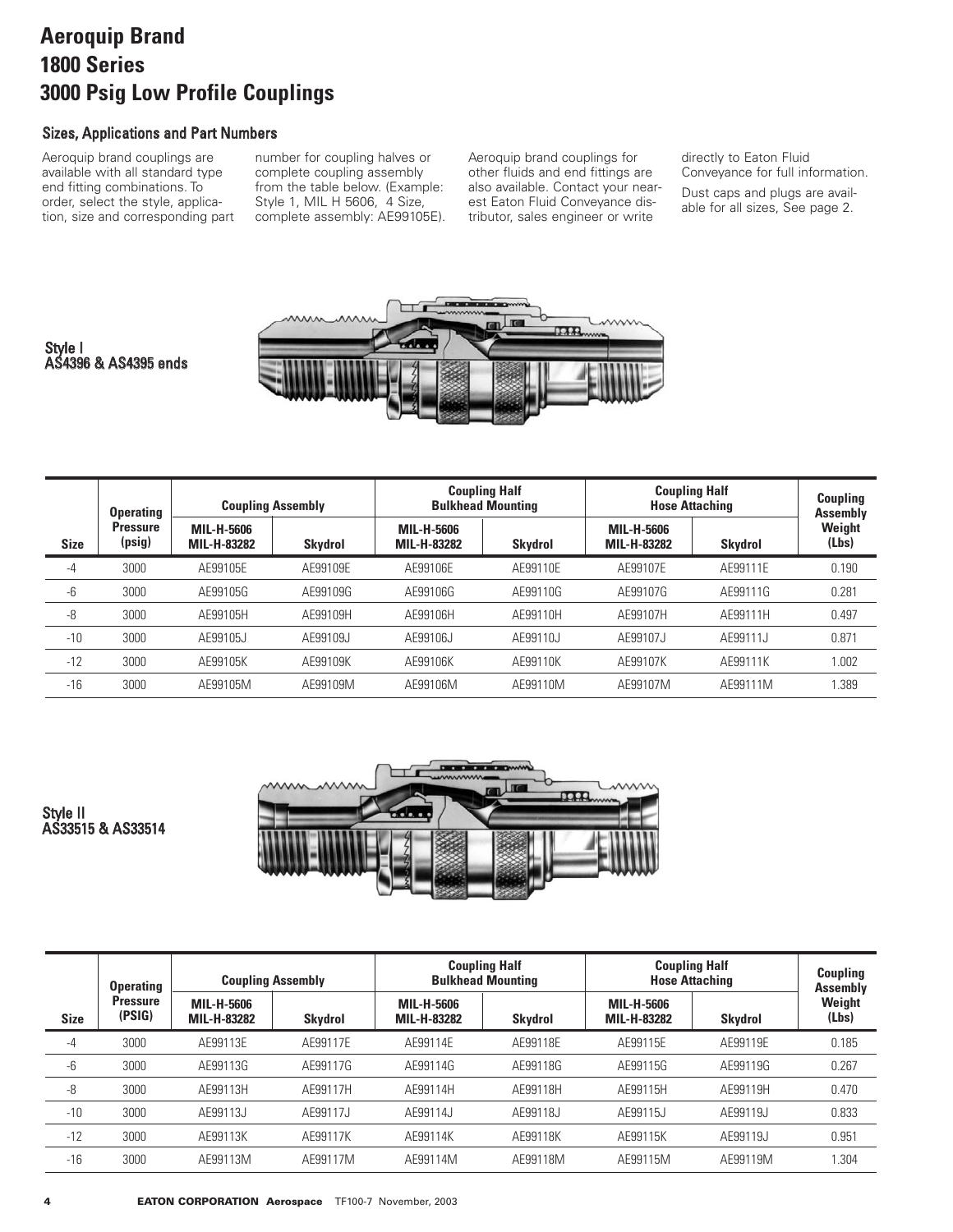# **Coupling Dimensions**







| Dash Size        | $-4$                 | -6                   | -8                   | $-10$                | $-12$                | $-16$                |
|------------------|----------------------|----------------------|----------------------|----------------------|----------------------|----------------------|
| Letter Code      | E                    | G                    | Н                    | J                    | K                    | M                    |
| <b>Tube Size</b> | 1/4"                 | 3/8"                 | 1/2"                 | 5/8''                | 3/4"                 | 1 <sup>II</sup>      |
| A                | 1.592                | 1.751                | 2.032                | 2.470                | 2.590                | 3.000                |
| B                | 1.047                | 1.125                | 1.281                | 1.422                | 1.593                | 1.593                |
| C                | 0.550                | 0.556                | 0.657                | 0.758                | 0.864                | 0.911                |
| D Max            | 0.90                 | 1.00                 | 1.19                 | 1.48                 | 1.64                 | 1.91                 |
| E                | 0.969                | 1.015                | 1.156                | 1.297                | 1.406                | 1.406                |
| F                | 0.453                | 0.469                | 0.562                | 0.625                | 0.688                | 0.688                |
| G                | 1.132                | 1.295                | 1.510                | 1.923                | 2.310                | 2.550                |
| H                | 0.992                | 1.051                | 1.262                | 1.510                | 1.510                | 1.760                |
| Thd "T"          | 0.4375-20<br>UNJF-3A | 0.5625-18<br>UNJF-3A | 0.7500-16<br>UNJF-3A | 0.8750-14<br>UNJF-3A | 0.0625-12<br>UNJF-3A | 0.3125-12<br>UNJF-3A |
| Uncoupled Length | 2.18                 | 2.40                 | 2.82                 | 3.48                 | 3.85                 | 4.34                 |

NOTE: All Dimensions in inches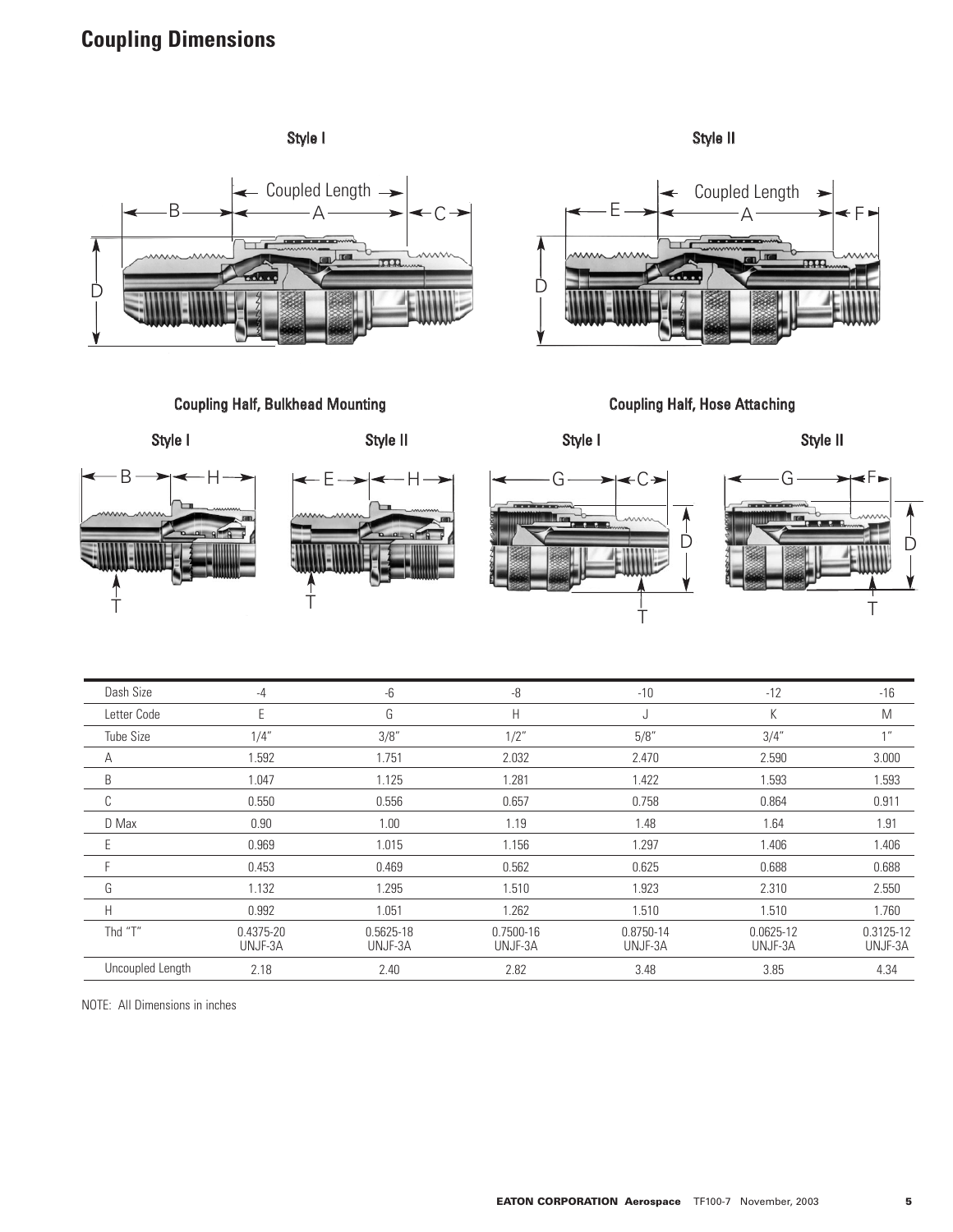# **Aeroquip Brand 1801 Series 1000 Psig Low Pressure Couplings**

# Sizes, Applications and Part Numbers

Aeroquip brand couplings are available with all standard type end fitting combinations. To order, select the style, application, size and corresponding part

AS4396 & AS4395 ends

Style I

number for coupling halves or complete coupling assembly from the table below. (Example: Style 1, MIL-H-5606, -4 Size, complete assembly: AE99134E). Aeroquip brand couplings for other fluids and end fittings are also available. Contact your nearest Eaton Fluid Conveyance distributor, sales engineer or write

directly to Eaton Fluid Conveyance for full information.

Dust caps and plugs are available for all sizes. See page 2.



|             | <b>Operating</b>          | <b>Coupling Assembly</b>         |                | <b>Coupling Half</b><br><b>Bulkhead Mounting</b> |                | <b>Coupling Half</b><br><b>Hose Attaching</b> |                | <b>Coupling</b><br><b>Assembly</b> |
|-------------|---------------------------|----------------------------------|----------------|--------------------------------------------------|----------------|-----------------------------------------------|----------------|------------------------------------|
| <b>Size</b> | <b>Pressure</b><br>(psig) | <b>MIL-H-5606</b><br>MIL-H-83282 | <b>Skydrol</b> | MIL-H-5606<br>MIL-H-83282                        | <b>Skydrol</b> | MIL-H-5606<br>MIL-H-83282                     | <b>Skydrol</b> | Weight<br>(Lbs.)                   |
| -4          | 1000                      | AE99134E                         | AE99138E       | AE99135E                                         | AE99139E       | AE99136E                                      | AE99140E       | 0.085                              |
| -6          | 1000                      | AE99134G                         | AE99138G       | AE99135G                                         | AE99139G       | AE99136G                                      | AE99140G       | 0.132                              |
| -8          | 1000                      | AE99134H                         | AE99138H       | AE99135H                                         | AE99139H       | AE99136H                                      | AE99140H       | 0.226                              |
| $-10$       | 1000                      | AE99134J                         | AE99138J       | AE99135J                                         | AE99139J       | AE99136J                                      | AE99140J       | 0.399                              |
| $-12$       | 1000                      | AE99134K                         | AE99138K       | AE99135K                                         | AE99139K       | AE99136K                                      | AE99140K       | 0.486                              |
| $-16$       | 1000                      | AE99134M                         | AE99138M       | AE99135M                                         | AE99139M       | AE99136M                                      | AE99140M       | 0.686                              |
| $-20$       | 600                       | AE99134N                         | AE99138N       | AE99135N                                         | AE99139N       | AE99136N                                      | AE99140N       | 1.156                              |
| $-24$       | 600                       | AE99134P                         | AE99138P       | AE99135P                                         | AE99139P       | AE99136P                                      | AE99140P       | 1.852                              |
| $-32$       | 600                       | AE99134R                         | AE99138R       | AE99135R                                         | AE99139R       | AE99136R                                      | AE99140R       | 3.48                               |



# Style II AS33515 & AS33514

|             | <b>Operating</b>          | <b>Coupling Assembly</b>  |                | <b>Coupling Half</b><br><b>Bulkhead Mounting</b> |                | <b>Coupling Half</b><br><b>Hose Attaching</b> |                | <b>Coupling</b><br><b>Assembly</b> |
|-------------|---------------------------|---------------------------|----------------|--------------------------------------------------|----------------|-----------------------------------------------|----------------|------------------------------------|
| <b>Size</b> | <b>Pressure</b><br>(psig) | MIL-H-5606<br>MIL-H-83282 | <b>Skydrol</b> | <b>MIL-H-5606</b><br>MIL-H-83282                 | <b>Skydrol</b> | <b>MIL-H-5606</b><br>MIL-H-83282              | <b>Skydrol</b> | Weight<br>(Lbs)                    |
| -4          | 1000                      | AE99142E                  | AE99146E       | AE99143E                                         | AE99147E       | AE99144E                                      | AE99148E       | 0.083                              |
| -6          | 1000                      | AE99142G                  | AE99146G       | AE99143G                                         | AE99147G       | AE99144G                                      | AE99148G       | 0.129                              |
| -8          | 1000                      | AE99142H                  | AE99146H       | AE99143H                                         | AE99147H       | AE99144H                                      | AE99148H       | 0.220                              |
| $-10$       | 1000                      | AE99142J                  | AE99146J       | AE99143J                                         | AE99147J       | AE99144J                                      | AE99148J       | 0.383                              |
| $-12$       | 1000                      | AE99142K                  | AE99146K       | AE99143K                                         | AE99147K       | AE99144K                                      | AE99148K       | 0.468                              |
| $-16$       | 1000                      | AE99142M                  | AE99146M       | AE99143M                                         | AE99147M       | AE99144M                                      | AE99148M       | 0.652                              |
| $-20$       | 600                       | AE99142N                  | AE99146N       | AE99143N                                         | AE99147N       | AE99144N                                      | AE99148N       | 1.123                              |
| $-24$       | 600                       | AE99142P                  | AE99146P       | AE99143P                                         | AE99147P       | AE99144P                                      | AE99148P       | 1.811                              |
| $-32$       | 600                       | AE99142R                  | AE99146R       | AE99143R                                         | AE99147R       | AE99144R                                      | AE99148R       | 3.22                               |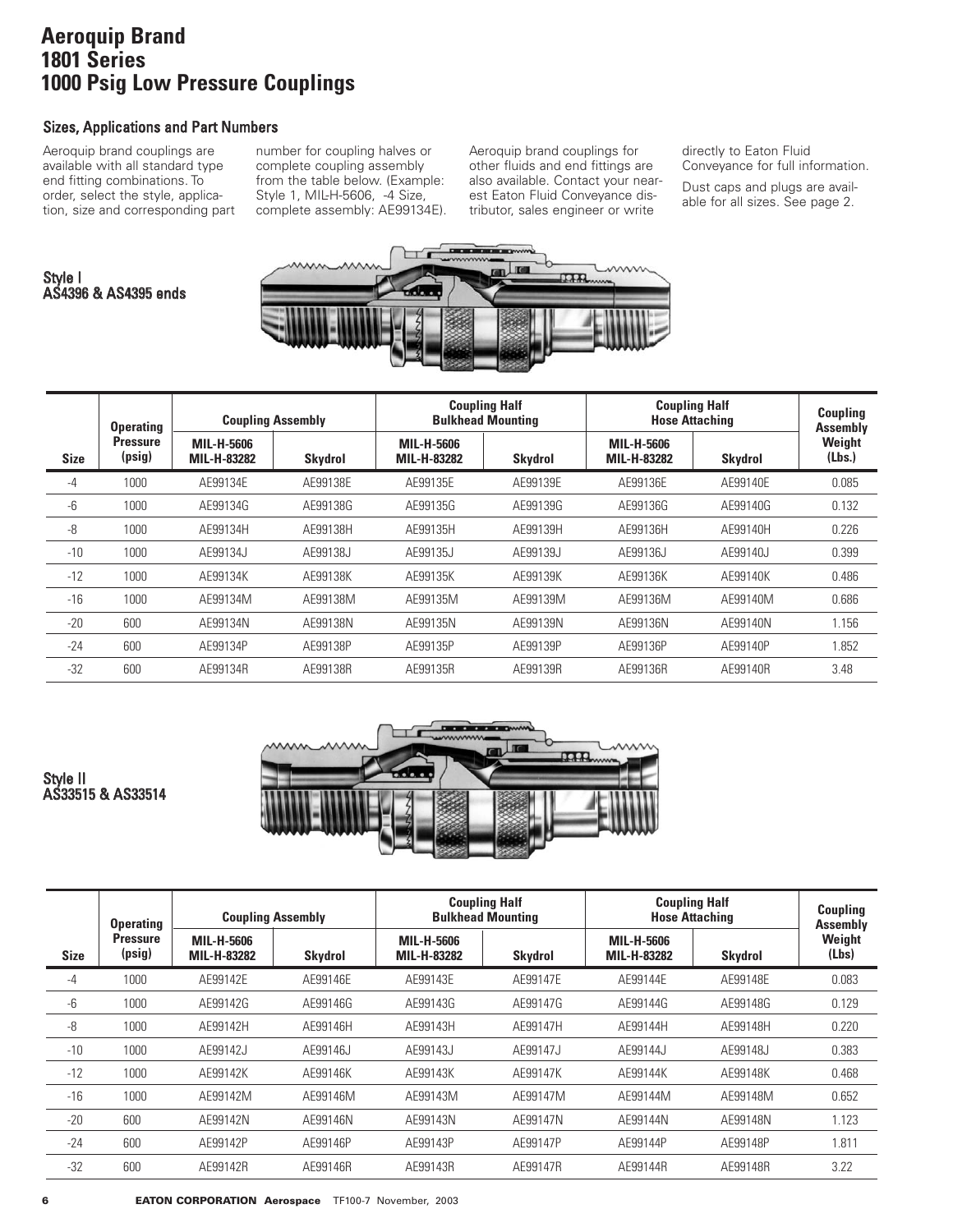# **Coupling Dimensions**





 $\Box$ r

Coupling Half, Bulkhead Mounting Coupling Half, Hose Attaching



| Dash Size        | $-4$                     | -6                   | -8                       | $-10$                | $-12$               | $-16$               | $-20$               | $-24$               | $-32$               |
|------------------|--------------------------|----------------------|--------------------------|----------------------|---------------------|---------------------|---------------------|---------------------|---------------------|
| Letter Code      | E                        | G                    | H                        | J                    | K                   | M                   | N                   | P                   | R                   |
| <b>Tube Size</b> | 1/4"                     | 3/8''                | 1/2"                     | 5/8''                | 3/4''               | 1 <sup>II</sup>     | 11/4"               | 11/2"               | 2"                  |
| А                | 1.592                    | 1.751                | 2.032                    | 2.470                | 2.590               | 3.000               | 3.248               | 3.710               | 4.580               |
| B                | 1.047                    | 1.125                | 1.281                    | 1.422                | 1.593               | 1.593               | 1.640               | 1.656               | 1.937               |
| C                | 0.550                    | 0.556                | 0.657                    | 0.758                | 0.864               | 0.911               | 0.958               | 1.083               | 1.333               |
| D Max            | 0.90                     | 1.00                 | 1.19                     | 1.46                 | 1.64                | 1.91                | 2.50                | 2.90                | 3.49                |
| Ε                | 0.969                    | 1.015                | 1.156                    | 1.297                | 1.406               | 1.406               | 1.406               | 1.406               | 1.609               |
| F                | 0.453                    | 0.469                | 0.562                    | 0.625                | 0.688               | 0.688               | 0.688               | 0.688               | 0.688               |
| G                | 1.132                    | 1.295                | 1.510                    | 1.923                | 2.310               | 2.550               | 2.742               | 3.187               | 3.580               |
| H                | 0.992                    | 1.051                | 1.262                    | 1.510                | 1.510               | 1.760               | 2.108               | 2.380               | 2.950               |
| Thd "T"          | $0.4375 - 20$<br>UNJF-3A | 0.5625-18<br>UNJF-3A | $0.7500 - 16$<br>UNJF-3A | 0.8750-14<br>UNJF-3A | 1.0625-12<br>UNJ-3A | 1.3125-12<br>UNJ-3A | 1.6250-12<br>UNJ-3A | 1.8750-12<br>UNJ-3A | 2.2500-12<br>UNJ-3A |
| Uncoupled Length | 2.18                     | 2.40                 | 2.82                     | 3.48                 | 3.85                | 4.34                | 4.89                | 5.61                | 6.57                |

NOTE: All Dimensions in inches